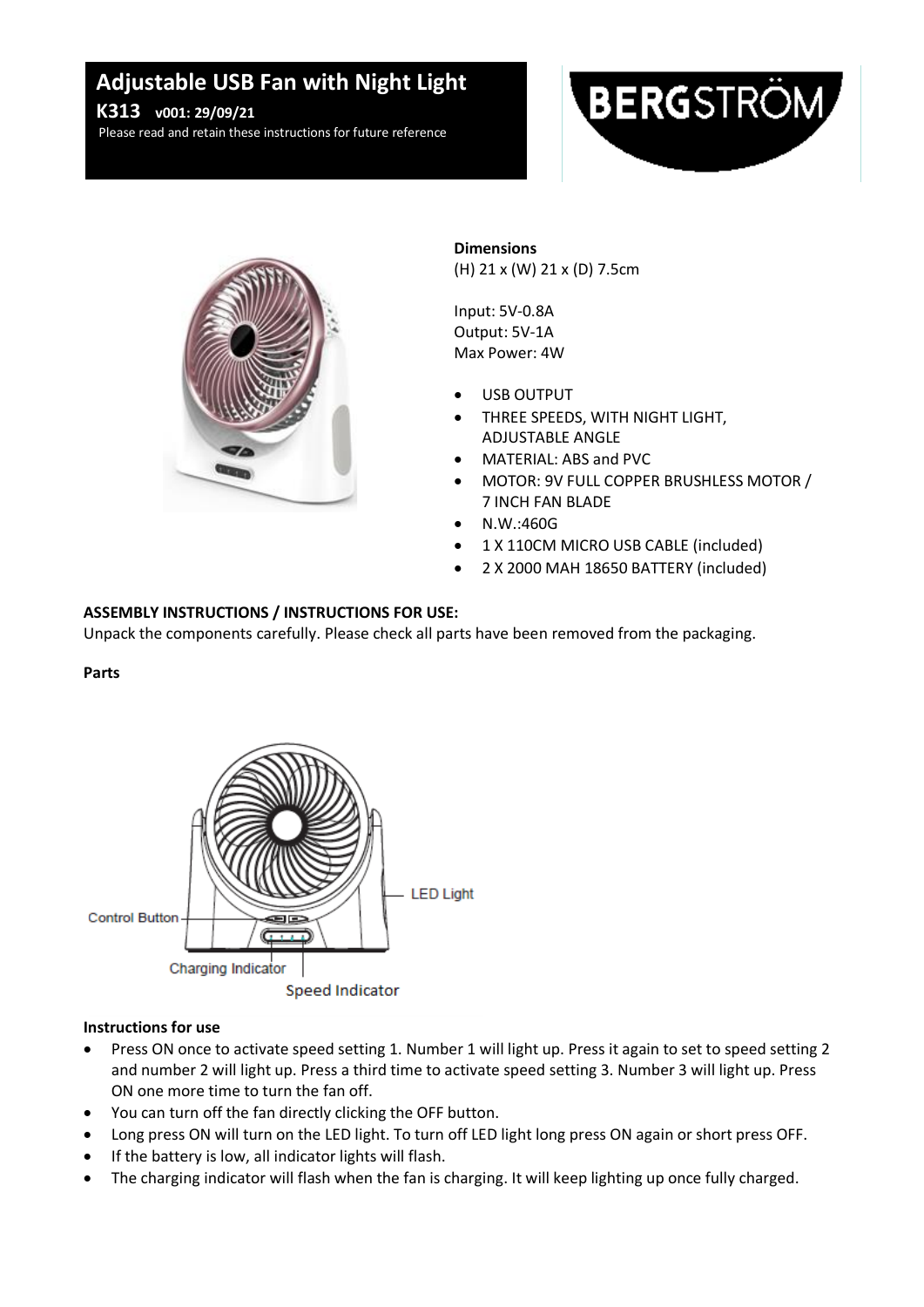#### **Note:**

- This fan needs 5V DC input. Please use USB charger or Power Bank to charge this fan. Please do not use higher or lower voltage chargers.
- When the fan is working, please do not put your fingers inside the fan blades to avoid risk of injury.
- Please do not stop the blades from turning by sticking objects into the blades as this will damage the motor.
- Remove the batteries if the fan is not used for long periods.
- Children should be supervised at all times when using the fan.
- Do not leave the fan unattended.

# **Battery replacement**

To load the battery: Insert batteries as shown observing correct polarity. To remove the batteries reverse procedure.



# **BATTERIES**

- Keep batteries away from children and pets.
- Do not mix used and new batteries.
- Remove the batteries if left for long periods.
- Never dispose of batteries in a fire.
- Battery disposal, spent or expired batteries must be properly disposed of and recycled in compliance with local regulations. For detailed information, contact your local authority.
- Follow the battery manufacturer's safety, usage, and disposal instructions.

# **Power connection:**

Insert the USB receiver into the energizing port and plug the other end into the power port.

This product is suitable for general USB interface line, which can be connected to mobile power supply, computer, ordinary and vehicle-mounted power supply, etc.

# **DISPOSAL**

• Coopers of Stortford use recyclable or recycled packaging where possible.



\*Calls cost 7 pence per minute plus your telephone company's network access charge

**The Enterprise Department Head Office: 11 Bridge Street** Bishop's Stortford, CM23 2JU Tel: 0844 482 4400\* Fax: 01279 756 595 www.coopersofstortford.co.uk